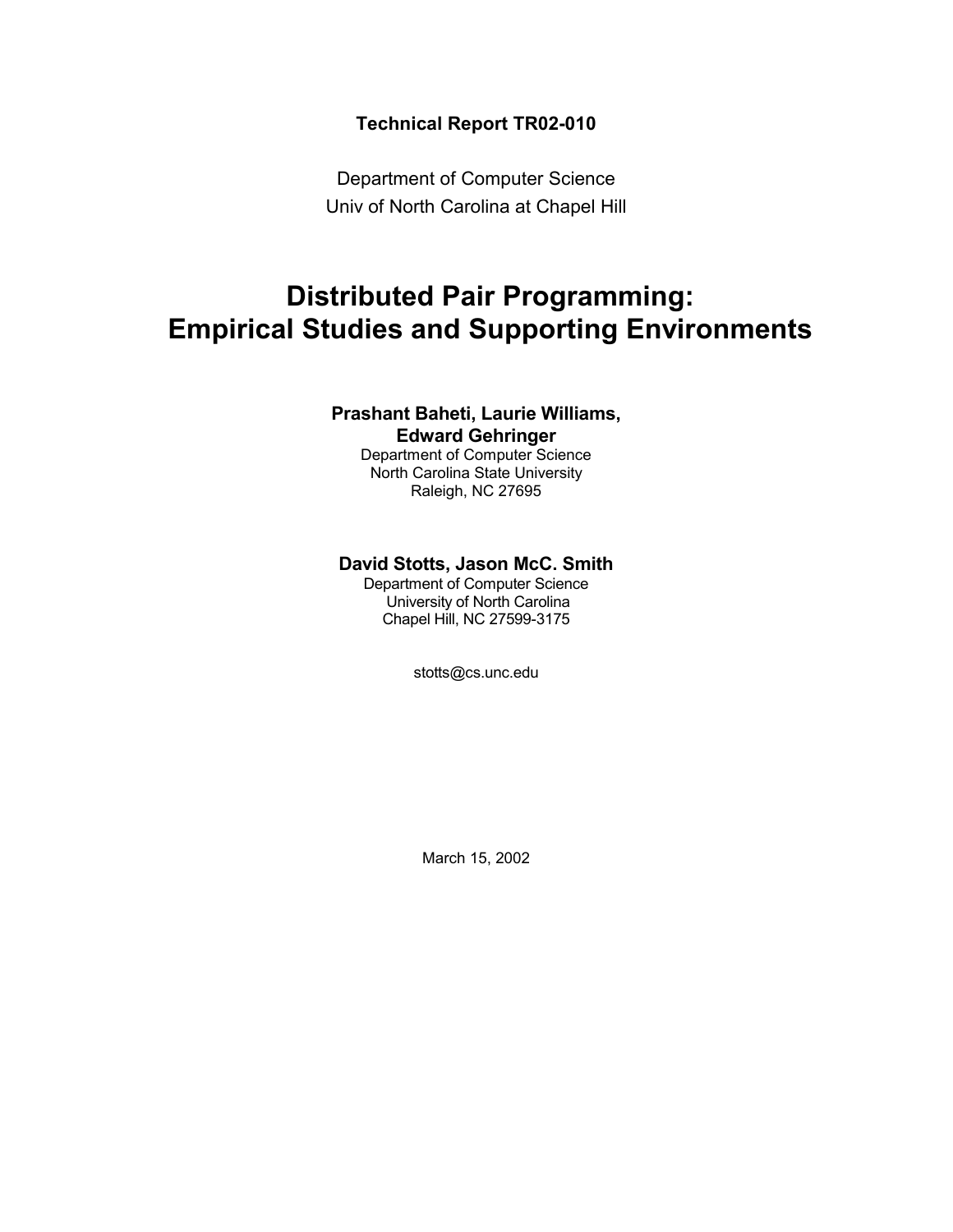# **Distributed Pair Programming: Empirical Studies and Supporting Environments**

**Prashant Baheti, Laurie Williams, Edward Gehringer** 

Department of Computer Science North Carolina State University Raleigh, NC 27695 +1 919-755-1264 ppbaheti@unity.ncsu.edu

# **ABSTRACT**

Previous research [1, 2] has indicated that pair programming is better than individual programming when the pairs are physically colocated. However, important questions arise: How effective is pair programming if the pairs are not physically next to each other? What if the programmers are geographically distributed? An experiment was conducted to compare the different working arrangements of student teams developing object-oriented software. The teams were both colocated and in distributed environments; some teams practiced pair programming while others did not. The results of the experiment indicate that it is feasible to develop software using distributed pair programming, and that the resulting software is comparable to software developed in colocated or virtual teams. Our early experiments have led to the creation of a more comprehensive environment for support of distributed pair programming, using dual screen projectors and hymermedia-enhanced video streams. Our findings will be of significant help to educators dealing with team projects for distance-learning students, as well as organizations that are involved in distributed development of software.

#### **Keywords**

Extreme Programming, XP, pair programming, collaborative software engineering, distance education, virtual team, video hyperlink

# **PAIR PROGRAMMING, XP, AND DISTRIBUTED COLLABORATION**

Increasingly, programmers are working in geographically distributed teams. Escalating trends in teleworking, distance education, and globally distributed organizations are making these distributed teams an absolute necessity. These trends are beneficial in many ways, particularly for those in geographically disadvantaged areas. However, it is not believed that any of these arrangements makes a programmer more effective than if all the programmers were, indeed, colocated. Therefore, organizations must strive to maximize the efficiency and effectiveness of these unavoidably distributed programmers and teams.

This paper describes the development and study of a technique tailored for distributed programming teams. The **David Stotts, Jason McC. Smith** 

Department of Computer Science University of North Carolina Chapel Hill, NC 27599-3175 +1 919-962-1833 stotts@cs.unc.edu

technique is based on an emerging software engineering methodology known as *pair-programming* combined with nearly 20 years of widespread and active research in collaborative software systems. We aim to show that geographically distributed programmers benefit from using technology to collaborate synchronously with other programmers. Our objective is to demonstrate that the geographically distributed programmers who collaborate synchronously with other programmers will outperform geographically distributed programmers who work independently.

Professional interest in pair programming has risen dramatically in recent years with the success of an agile software development process called *Extreme Programming*, or *XP* [10,11] developed by Kent Beck. XP is distinguished from more traditional development processes by emphasizing (even requiring)

- pair programming
- test-first code development at the unit level
- full regression test support (with JUnit [12,13])
- lack of up-front detailed design
- frequent code refactoring [14]
- on-site client
- expectation of requirements changes.

XP practitioners develop requirements conversationally with the client, and deliver frequent working prototypes for feedback and changes. No code is written unless it is needed (no programming for the "perhaps" future), and when a design grows to the point that it feels unwieldy it is refactored and re-architected before further extension. The process is best known, though, for pair programming, which is at the heart of the productivity increases many XP teams are seeing.

Anecdotal and statistical evidence indicate that pairprogramming—two programmers working side-by-side at *one* computer, collaborating on the same design, algorithm, code or test—is highly productive. Cockburn and Williams have produced statistical results that show pair-programmers produce higher-quality products in essentially half the elapsed time as individual programmers [8]. We believe the pair-programming model can be modified for distributed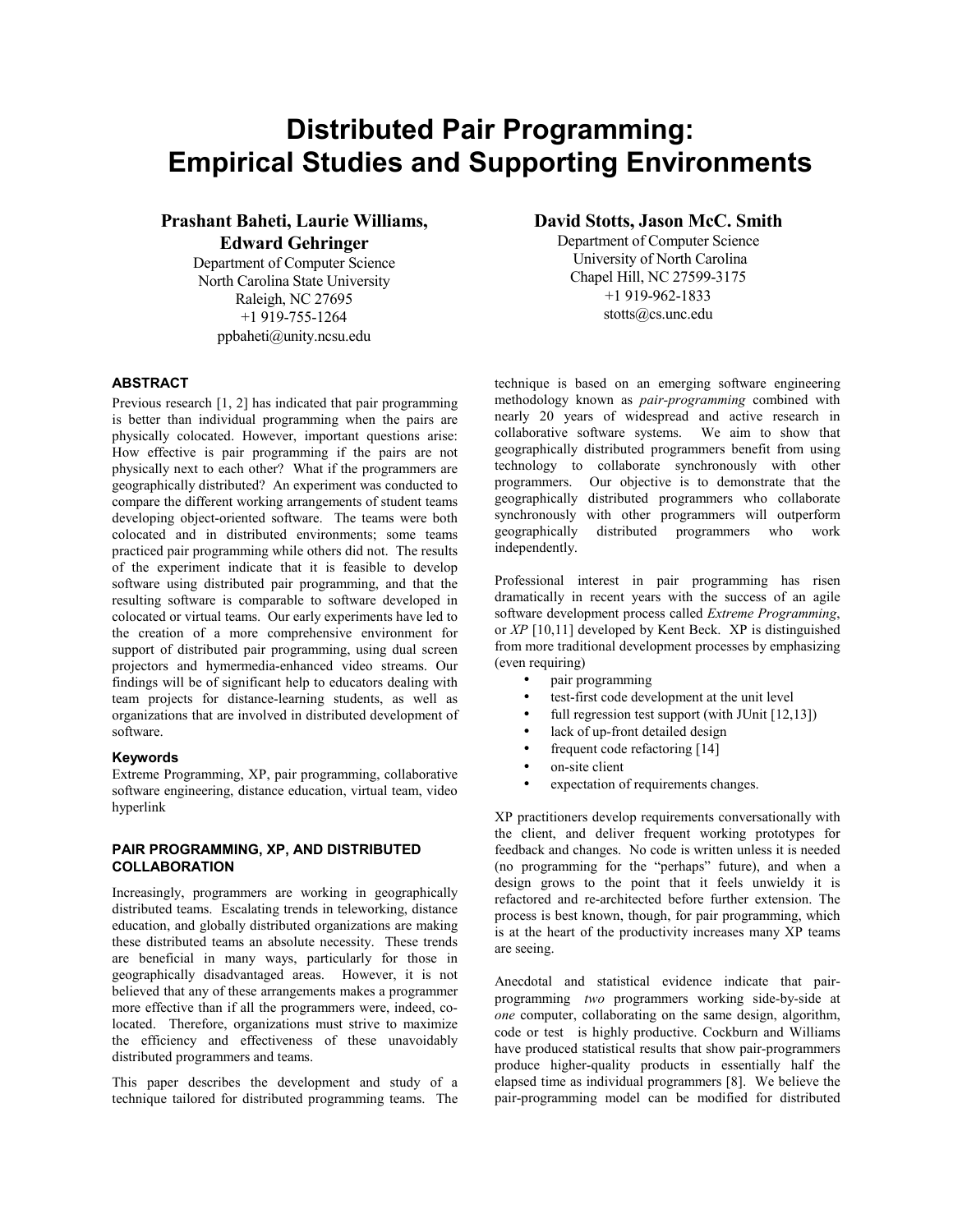collaborative development, and that we will see similar benefits.

To evaluate the effectiveness of distributed pair development, we are running controlled empirical studies involving students at North Carolina State University and the University of North Carolina at Chapel Hill. Students use interactive information technology over the Internet, such as *PCAnywhere* and *NetMeeting,* to jointly and simultaneously control a programming session and to speak with each other synchronously. Our early experiments have led us to develop the more video-enhanced environment described in the second half of this paper to support the remote synchronous collaboration required in DXP software development.

# **PREVIOUS WORK**

## **Pair Programming**

Pair programming is a style of programming in which *two*  programmers work side by side at *one* computer, continuously collaborating on the same design, algorithm, code or test. One of the pair, called the *driver*, is typing at the computer or writing down a design. The other partner, called the *navigator*, has many jobs. One of the roles of the navigator is to observe the work of the driver, looking for tactical and strategic defects in the work of the driver. Tactical defects are syntax errors, typos, calls to the wrong method, etc. Strategic defects are said to occur when the team is headed down the wrong path  $-$  what they are implementing won't accomplish what it needs to accomplish. Any of us can be guilty of straying off the path. A simple, "Can you explain what you're doing?" from the navigator can serve to bring the driver back onto the right track. The navigator has a much more objective point of view and can better think strategically about the direction of the work. The driver and navigator can brainstorm on demand at any time.

 An effective pair-programming relationship is very active. The driver and the navigator communicate at least every 45 seconds to a minute. It is also very important for them to switch roles periodically. Note that pair programming includes all phases of the development process  $-$  design, debugging, testing, etc.  $\frac{1}{\sqrt{1-\frac{1}{\sqrt{1-\frac{1}{\sqrt{1-\frac{1}{\sqrt{1-\frac{1}{\sqrt{1-\frac{1}{\sqrt{1-\frac{1}{\sqrt{1-\frac{1}{\sqrt{1-\frac{1}{\sqrt{1-\frac{1}{\sqrt{1-\frac{1}{\sqrt{1-\frac{1}{\sqrt{1-\frac{1}{\sqrt{1-\frac{1}{\sqrt{1-\frac{1}{\sqrt{1-\frac{1}{\sqrt{1-\frac{1}{\sqrt{1-\frac{1}{\sqrt{1-\frac{1}{\sqrt{1-\frac{1}{\sqrt{1-\frac{1}{\sqrt{1-\frac{1}{\$ shows that programmers can pair at any time during development, in particular when they are working on something that is complex. The more complex the task is, the greater the need for two brains [1, 6].

Controlled studies have shown that pairs finish in about half the time of individuals and produce higher quality code. The technique has also been shown to assist programmers in enhancing their technical skills, to improve team communication, and to be more enjoyable [1, 6, 7, 8].

#### **Virtual Teaming**

A virtual team can be defined as a group of people, who work together towards a common goal, but across time, distance, culture and organizational boundaries [9]. In our context the goal is development of software. The members of a virtual team may be located at different work sites, or they may travel frequently, and need to rely upon communication technologies to share information, collaborate, and coordinate their work efforts. As the business environment becomes more global and businesses are increasingly in search of more creative ways to reduce operating costs, the concept of virtual teams is of paramount importance [3].

A primary consideration in virtual teaming is that of communication [4]. Poor communication can cause problems like inadequate project visibility, wherein everyone does his/her individual work, but no one knows if the pieces can be integrated into a complete solution. Coordination among the team members could also be a problem. Finally, the technology used must be robust enough to *support distributed development of software*, not just to provide communications.

The experiments we ran used virtual teams of two kinds. One kind was developing software in traditional, individual programmer style, and thus needed primarily communications support for integration of work; the other was developing software using the technical approach of *pair-programming*, where it is essential for proper collaboration that each team member have the illusion of sharing a single PC in real-time, synchronously.

### **Collaborative systems and distributed workgroups**

The earliest example of a collaborative computer system was NLS-Augment by Engelbart [15], an initial version of which was demonstrated in the early 1960's. Engelbart's system used shared CRTs, audio connections, mouse, and keyboard to allow crude teleconferencing and shared examination of text files by users who were not co-located. From these early beginnings, collaborative software systems became the subject of widespread research more than 15 years ago, with the creation of the PC. Ongoing research tends to focus in three main areas: hardware to provide effective communications; software concepts that allow sharing of artifacts; and conceptual models of how people want to  $\overline{\phantom{a}}$  or are able to  $-$  interact effectively.

Many collaborative system ideas developed in research labs have now found their way into practice, and we are seeing commercially viable products and services for supporting collaboration. These products are used to create virtual workplaces and allow people around the world to work on coordinated group efforts. The most commonly used collaborative tools are "chat rooms". Though simple in technical terms, chat rooms' wide usage demonstrates that *simple technology can be used very effectively*. Many commercial vendors support chat servers for exchange of text, audio, and video streams (Yahoo, Excite, PalTalk, and Microsoft to name a few) and hundreds of thousands of people use these services. Most usage of chat servers is for social interactions like game playing, but they are also used to support businesses. *We repeat that simple technology often gets you large gains.* 

#### **Shared software artifacts**

Numerous researchers have developed software for supporting human interactions within shared artifacts. These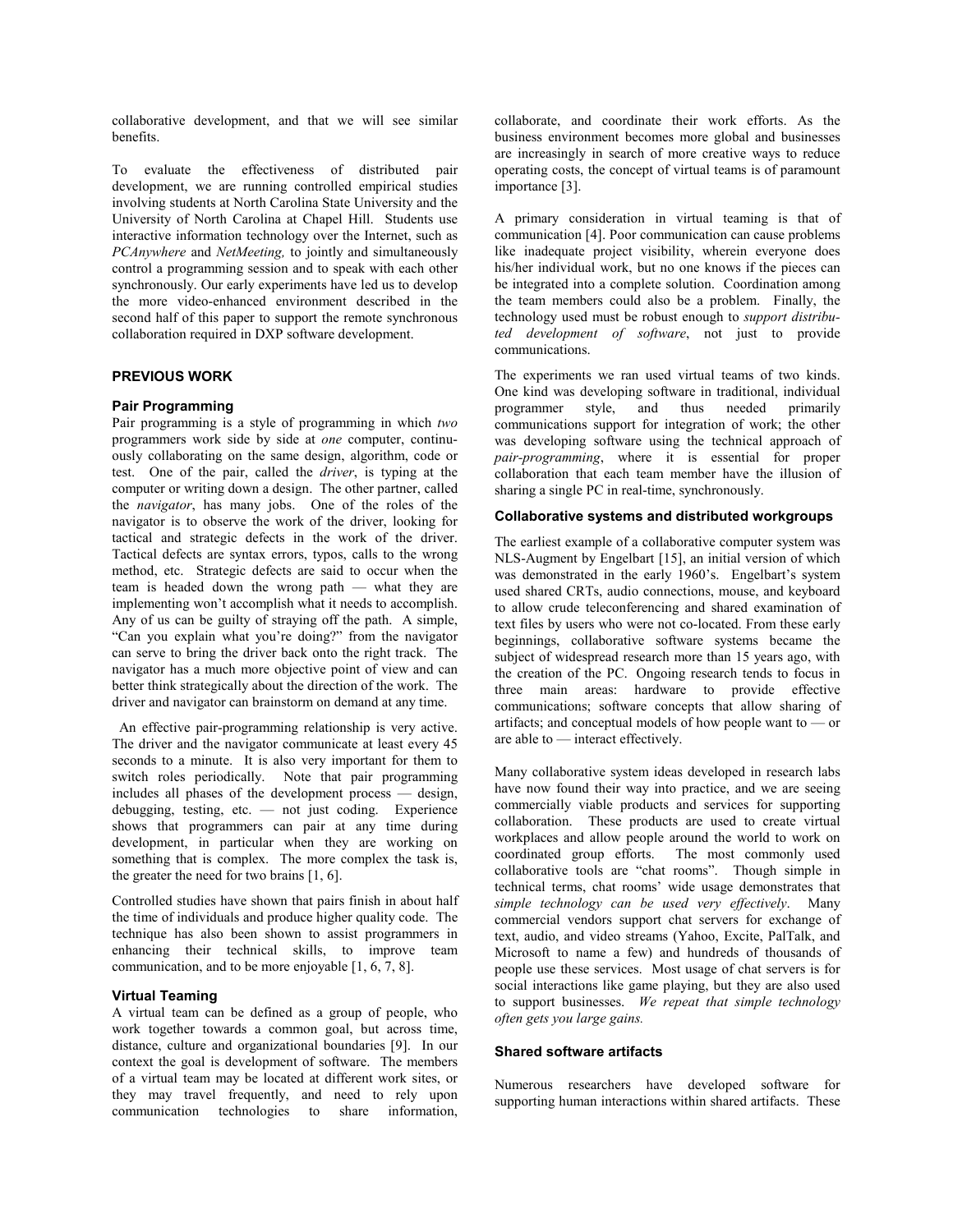include general systems, like shared whiteboards for drawing, and shared editors for documents and multi-media streams. They also include special-purpose systems like ICICLE [16] for code inspection and review, and gIBIS for design review and logical argument construction [17]. Trellis [18] and MMM [19] are two systems for collaborative hypermedia and Web browsing. Trellis was built on the idea of structuring a hyperdocument as an abstract parallel process specification, allowing group interaction on the document to be defined in the document link structure. MMM extended this idea by extracting the process definition out of the document and allowed the group interaction rules (collaboration protocol) to be dynamically defined (as opposed to being hard-wired in the source code). In this way, group interactions can be developed and changed without changing the MMM software. Further research has led to methods for verifying the correctness of collaboration protocols [20,21].

In the experiments we have done, the shared artifact is, at the lowest level, the entire PC screen. We wanted to explore the technological feasibility of distributed pair programming with the simplest of technical structure. Thus we chose not to experiment with shared artifacts at the code or document level, allowing the programmers to work in pairs with exactly the same tools they use when programming alone.

# **Hardware and graphics for collaborations**

Many of the most visible developments in collaborative systems have come from computer graphics. While their display technologies have remarkable sophistication in their visual imagery, most of them do not support *distributed* collaborations. The CAVE [22] is a multi-person, roomsized, high-resolution, 3D video and audio environment developed at the University of Illinois at Chicago. It functions as virtual reality theater, made up of three rearprojection screens for the front, right and left walls and a down-projection screen for the floor. Multiple users may sit in the space, wearing special glasses to decode the stereo projections. The CAVE is state-of-the-art in terms of visual impact and virtual reality presentation; it is limited in distributed collaboration support as it requires all participants to be present in the same space in order to work together. The DataWall [23] at MIT and the PowerWall [24] at the University of Minnesota are similar large display projects. The primary purpose of these large displays is to visualize and display very high-resolution data, often from large scientific simulations performed on supercomputers or from high resolution imaging applications. The large display areas allow small groups of collaborators to see the display clearly and without obstruction. It is possible to walk up to the display and point to features of interest, just as one would do while discussing work at a blackboard. However the emphasis is on graphics clarity, and not remote collaboration.

Unlike the previously mentioned display projects, Virtual WorkSpace [25] was intended as an environment to enable distributed collaboration over a network. It depends heavily on computer-generated graphics and virtual reality devices as well. ClearBoard [26] was similarly a non-co-located

collaboration support system that allowed two users to appear to sit face to face, and see the shared work between them; emphasis was placed on drawing applications. The system required special hardware (the clear screen), and was not built with COTS technology (as is our environment). Experiments using ClearBoard showed that *increased eye contact and the sense of presence of the remote collaborator was important in providing effective work performance.*

The *Office of the Future* project [27] at UNC, under the direction of Henry Fuchs, seeks to combine network-based collaboration with the superior graphics and image manipulation capabilities of virtual reality systems. It is a long-term project that will not be generally usable for years and it will require expensive special-purpose support hardware and high-performance graphics engines.

# **INITIAL PLATFORM EXPERIMENT**

An initial experiment was done in early fall 2001 between NCSU and UNC to determine an effective technical platform to allow distributed pair programming. We wanted to use simple COTS technology - something that would be readily available to anyone - rather than research projects or platforms. Two pairs of programmers worked over the Internet to develop as a 4-person team a modest Java gaming application; each pair was composed of one programmer from each remote site. The team developed a Mancala game, with GUI, in 8 sessions that varied from 1 to 2 hours in length. In addition to the actual pair programming sessions, the project was initiated with a face-to-face meeting in which the team members agreed on requirements and an overall system metaphor. Thus the experiment mainly tested the effectiveness of the technology for *pair coding* and not the entire software development process.

The members of a pair viewed a common PC display using desktop sharing software; we trailed Microsoft NetMeeting, Symantec's PCAnywhere, and VNC. They used headsets and microphones to speak to each other, and text chat for communications as well. We trailed several instantmessaging programs (Yahoo Messenger, PalTalk, AOL Messenger) before implementing the project. The final experiment was run with NetMeeting, as this program provided PC sharing, text, audio, and video in one platform.

A typical pairing session involved two programmers sharing desktops, with one of the pair (the navigator) having readonly access while the other (the driver) actually edited the code. The changes made by the driver were seen in real time by the navigator, who was constantly monitoring the driver's work. The navigator could communicate with the driver by speaking over the microphone, or via instant messaging. The students were furnished Intel digital cameras to use as Webcams for videoconferencing, to allow them, for example, to show paper design documents to each other. However, as the sessions progressed, none of these teams found the need to use the Webcams.

Our goal was not to test if a remote pair could be as efficient as a co-located one, but to simply see if the programming pairs could work well enough to make functional software in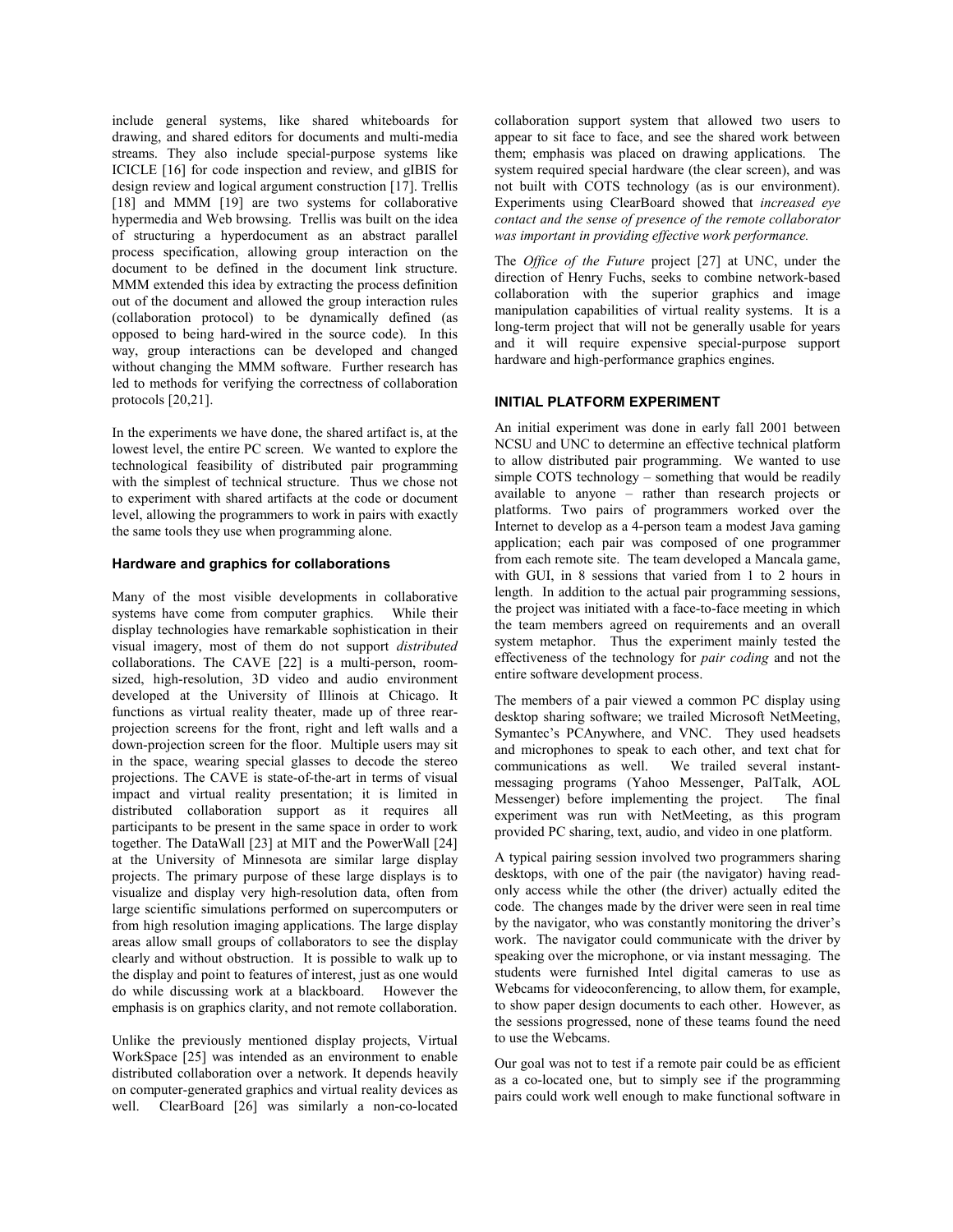reasonable time. The pairs reported that after a few early sessions in which they were learning the platform behavior, they felt comfortable and natural coding with this technology. The final game works correctly. From this experiment we found that effective remote teaming could be done with the PC sharing software and audio support. This platform was then used in the more comprehensive controlled experiment described next.

#### **COMPREHENSIVE PAIRING EXPERIMENT**

#### **Hypothesis**

After the platform experiment, we ran an experiment to assess whether geographically distributed programmers benefit from using technology to collaborate synchronously with each other. Specifically, we examined the following hypotheses:

- Distributed teams whose members pair synchronously with each other will produce higher quality code than distributed teams that do not pair synchronously.
- Distributed teams whose members pair synchronously will be more productive (in terms of LOC/hr.) than distributed teams that do not pair synchronously.
- Distributed teams who pair synchronously will have comparable productivity and quality when compared with co-located teams.
- Distributed teams who pair synchronously will have better communication and teamwork within the team when compared with distributed teams that do not pair synchronously.

#### **The Experimental Procedure**

The experiment was conducted in a graduate class, *Object-Oriented Languages and Systems*, taught by Dr Edward Gehringer at North Carolina State University. The course introduces students to object technology and covers OOA/OOD, Smalltalk, and Java. At the end of the semester, all students participate in a 5-week long team project. We chose this class for our experiment for the following reasons:

- 1. The projects were developed using an object-oriented language.
- 2. The experiment had to be performed on a class that had enough students to partition into four categories and still have enough teams in each category to draw conclusions.
- 3. We needed some distance-education participants for the class to make distributed development feasible and attractive.

The class had 132 students, 34 of whom were distance learning (Video-Based Engineering Education) "VBEE" students. The VBEE students were located throughout the US, often too far apart for co-located programming or even face-to-face meetings. The team project counted for 20% of their final grade. The on-campus students were given 30 days to complete the project (VBEE students had 37).

Teams were composed of 2–4 students. The students selfselected their teammates, either in person or using a message board associated with the course, and chose one of the four work environments listed below.

#### *1. Colocated team without pairs (9 groups)*

The first set of teams developed their project in the traditional way: group members divided the tasks among themselves and each one completed his or her part. An integration phase followed, to bring all the pieces together.

## *2. Colocated team with pairs (16 groups)*

The next set of groups worked in pairs. Pair programming was used in the analysis, design, coding and testing phases. A team consisted of one or two pairs. If there were two pairs, an integration phase followed.

The next two environments consisted of teams that were geographically separated  $-$  "virtual teams." These groups were either composed entirely of VBEE students, or a combination of VBEE and on-campus students.

### *3. Distributed team without pairs (8 groups)*

The third set of teams worked individually on different modules of the project at different locations. The contributions were combined in an integration phase.

# *4. Distributed team with pairs (5 groups)*

This fourth set of teams developed the project by working in pairs over the Internet. At the end, they integrated the various modules. They worked with the PC-sharing platform we detailed earlier.

In order to record their progress, the students used Bryce [5], a Web-based software-process analysis system used to record metrics for software development. Using this tool, the students recorded data including their development time, lines of code and defects. Development time and defects were recorded for each phase of the software development cycle, namely, planning, design, design review, code, code review, compile and test. Using these inputs, Bryce calculated values for the metrics used to compare the four categories of group projects.

The two metrics used for the analysis were *productivity*, in terms of lines of code per hour; and *quality*, in terms of the grades obtained by the students for the project. Additionally, after the students had completed their projects, they filled out a survey regarding their experiences while working in a particular category, the difficulties they faced, and the things they liked about their work arrangement.

#### **EXPERIMENTAL RESULTS**

Data were analyzed in terms of productivity and quality, as defined above. Also, student feedback formed an important third input for the experiment. Our goal was not to show that distributed pair programming is superior to co-located pair programming for student teams. Our goal was to demonstrate that distributed pairing is a viable and desirable alternative for use with student teams, particularly for distance education students. We plan to repeat this experiment in the Fall 2002 semester to build up a larger base of results.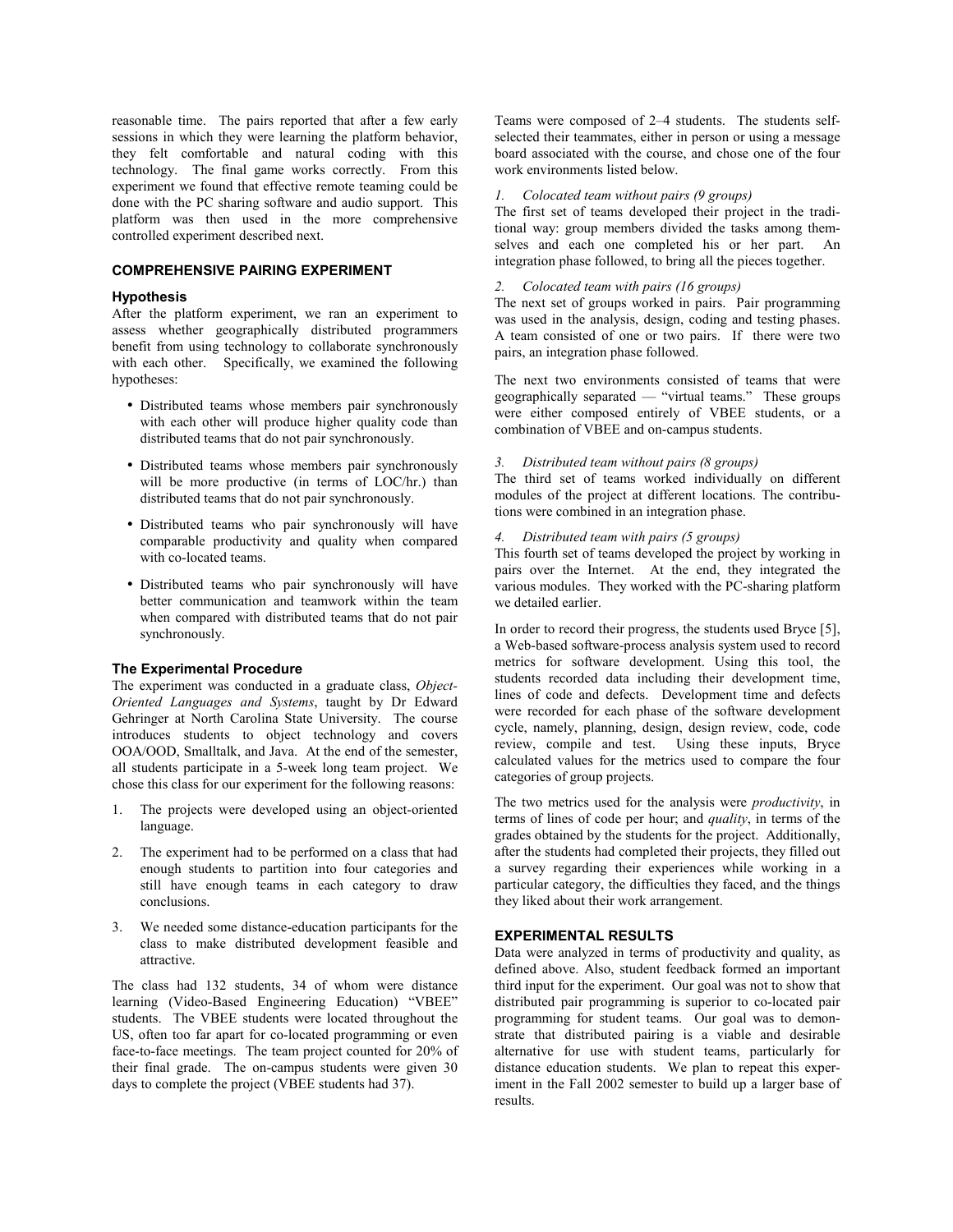#### **Productivity**

Productivity was measured in terms of lines of code per hour. Average lines of code per hour for the four environments are shown in Figure 1.



#### **Lines of code per hour**

#### Figure 1

The results show that distributed teams had a slightly greater productivity as compared to colocated teams; however, the *f*test for the four categories shows that results are not statistically significant ( $p < 0.1$ ), due to high variance in the data for distributed groups. This is better depicted by the box plot (Figure 2) for the four categories, which illustrates the distribution of the metric for the four environments.



#### Figure 2

A box plot shows the distribution of data around the median. The vertical rectangle for each category shows the distribution of the middle 50% of the readings. The horizontal line inside each rectangle shows the median value for that particular category. The line segment from the top of the rectangle shows the range in which the top 25% of the values lie. Similarly, the line segment below the rectangle shows the range in which the bottom 25% of the values lie. Thus, the ends points of the two line segments indicate the total range that the values for a particular category fall into. For example, the median for the non-pair colocated category is around 10 LOC/hr., with the middle 50% of the values lying between approximately 9 and 13 LOC/hr., while the entire range is between 5 and 35 LOC/hr., approximately.

If the comparison is restricted to the two distributed categories, a statistical *t*-test on the two categories shows that this difference is not statistically significant. In terms of productivity, the groups involved in virtual teaming (without pairs) is not statistically significantly better than those involved in distributed pair programming. In other words, teams involved in distributed pair programming are not shown to be worse in terms of productivity than those forming virtual teams without distributed pair programming.

#### **Quality**

The quality of the software developed by the groups was measured in terms of the average grade obtained by the group out of a maximum of 110. The graph below indicates that the performance of students did not vary much from one category to another.



#### Figure 3

A box plot for the grades only corroborates the claim made above. Although nothing statistically significant can be said about the grades for the four categories, it is interesting to see that those teams performing distributed pair programming were very successful in comparison to other groups. The results of the statistical tests indicate that teams involved in virtual teaming were not significantly better than the distributed teams using pair programming, in terms of grade.



#### Figure 4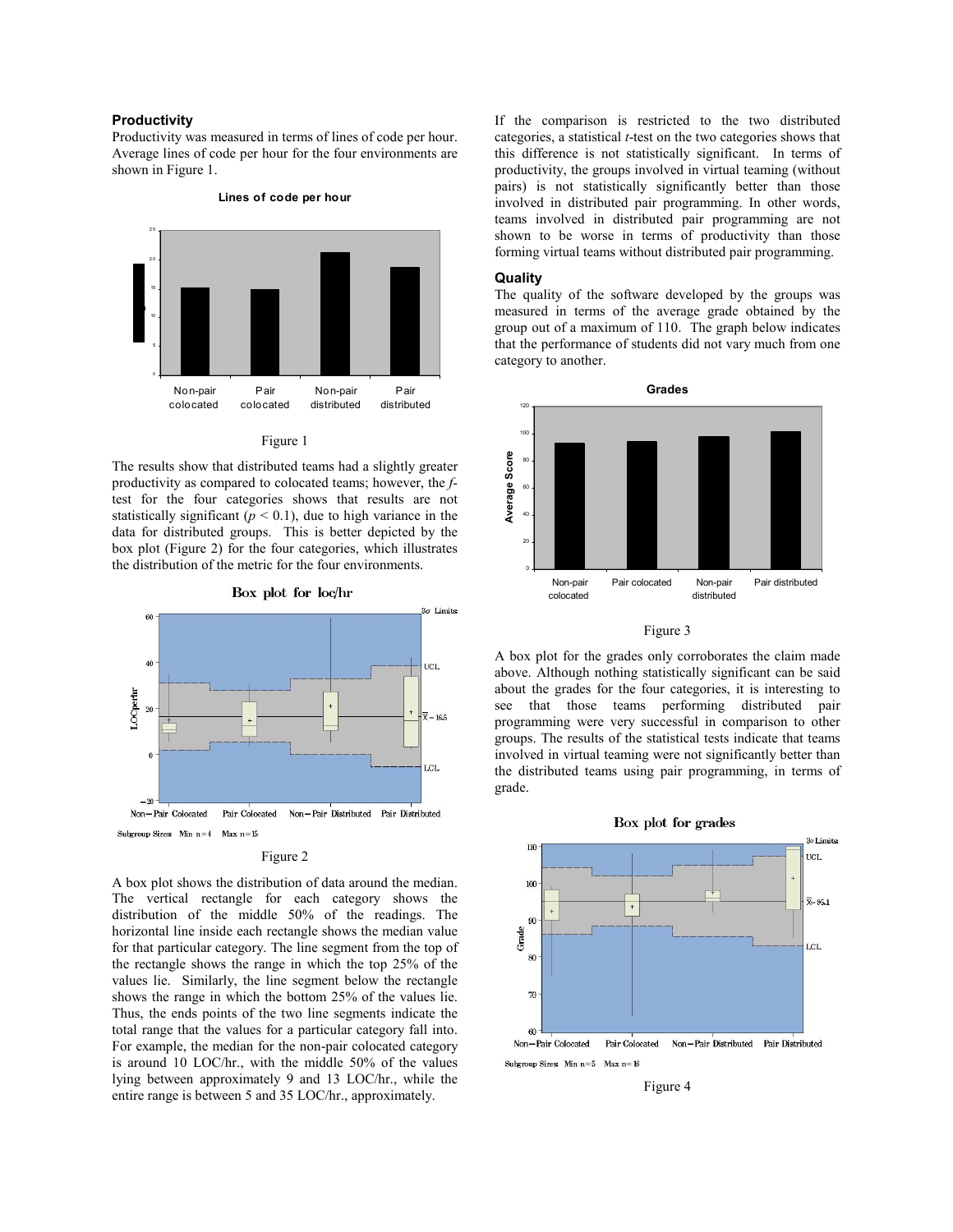# **Student Feedback**

Productivity and product quality is important. However, we also ran a survey to assess students' satisfaction with their working arrangement. Five out of the six students involved in distributed pair programming thought that technology was not much of a hindrance in collaborative programming. Also, 23 out of 28 students involved in virtual teaming with or without pair programming felt that there was proper cooperation in the team, meaning that the technical platform provided the facilities needed.

# **A COMPREHENSIVE ENVIRONMENT FOR DISTRIBUTED PAIR PROGRAMMING**

We now shift focus from the experiment we have completed with a simple technology base to a description of the more comprehensive collaboration support environment we are constructing for DXP. Based on the results of earlier investigations into remote work systems and tele-presence, we are constructing a pair-programming station that will use hypermedia-augmented video projection to give the  $collaborators$  a better sense of "being there" while developing software jointly. We first give some background on previous research in this area, and then describe the hardware and software components of our DXP environment.

# **ìOffice of Real Soon Nowî and VideoWindow**

Even with the remarkable graphics technology available at the high end of virtual reality systems, much remains unchanged from Englebart's early prototype. The dominant paradigm of human-computer interaction in the workplace  $-\frac{1}{2}$ a single user sitting in front of a single display with limited resolution and a WIMP interface, attached to a single computer – remains in force and has become a barrier to effective communication and collaboration for group interactions. The research we are doing is trying to break that barrier with relatively simple technology, compared to the systems just described.

We are building a more effective collaborative environment for pair programming using the results of some simple wallsize display experiments at UNC [28,29]. Whimsically termed the *<sup><i>'Office of Real Soon Now*" (a play on the name</sup> of the *'Office of the Future''*), it aims to get some of the benefits of large screens without waiting years and spending large amounts money. In this project, Bishop and Welch have produced double-width wall-sized displays for their offices using COTS projectors, video cards, and PCs. For their experiments they completely abandoned CRT displays and used only projected wall displays; after 3 years neither has any intention to return to CRTs. Benefits of the large wall displays include greatly reduced eye-strain; better interaction capabilities with students when discussing joint work; and expanded screen real-estate. Their experiments have concentrated on individual and co-located group use of the wall display technology, and have not involved networked collaborations.

Just as the "Office of Real Soon Now" seeks to have largedisplay benefits well in advance of the Office of the Future, we seek the "real soon now" benefits for distributed pair programming by using inexpensive COTS projection equipment, and ubiquitous PCs. The design of our DXP environment employs the principles uncovered at BellCore in the VideoWindow project [30]. In this experiment, two rooms in different buildings at BellCore (coffee lounges) were outfitted with video cameras and wall-sized projections. In essence, an image of one lounge was sent to the other and projected on the back wall, giving the illusion in each room of a double-size coffee lounge. The researchers discovered that many users found the setup to be very natural for human communication, due to its size. Two people, one in each room, would approach the wall to converse, standing a distance from the wall that approximated the distance they would stand from each other in face-to-face conversations.



**Figure 5: DXP Collaborative pair programming setup** 

#### **The DXP Environment**

Our current experiments in distributed pair programming between UNC and NCSU have shown that programmer communication via a  $19$ " to  $21$ " display, while effective enough to allow development of good software, result in interactions that are somewhat stiff and limited in scope. The pairs so far have been given tools that support video interactions via webcam and postage-stamp-sized video windows. After initially turning the cameras on along with the shared PC and the audio, all pairs soon turned the cameras off to enhance performance. They reported that the video was too small to provide them with any communications enhancements.

We believe a far more effective collaborative environment can be created with a wall-sized display produced by projectors, and that a corresponding improvement in distributed pair programming will result from this enhanced video support for collaboration.

The equipment package needed for one office is:

• High-resolution video projector 2 (2)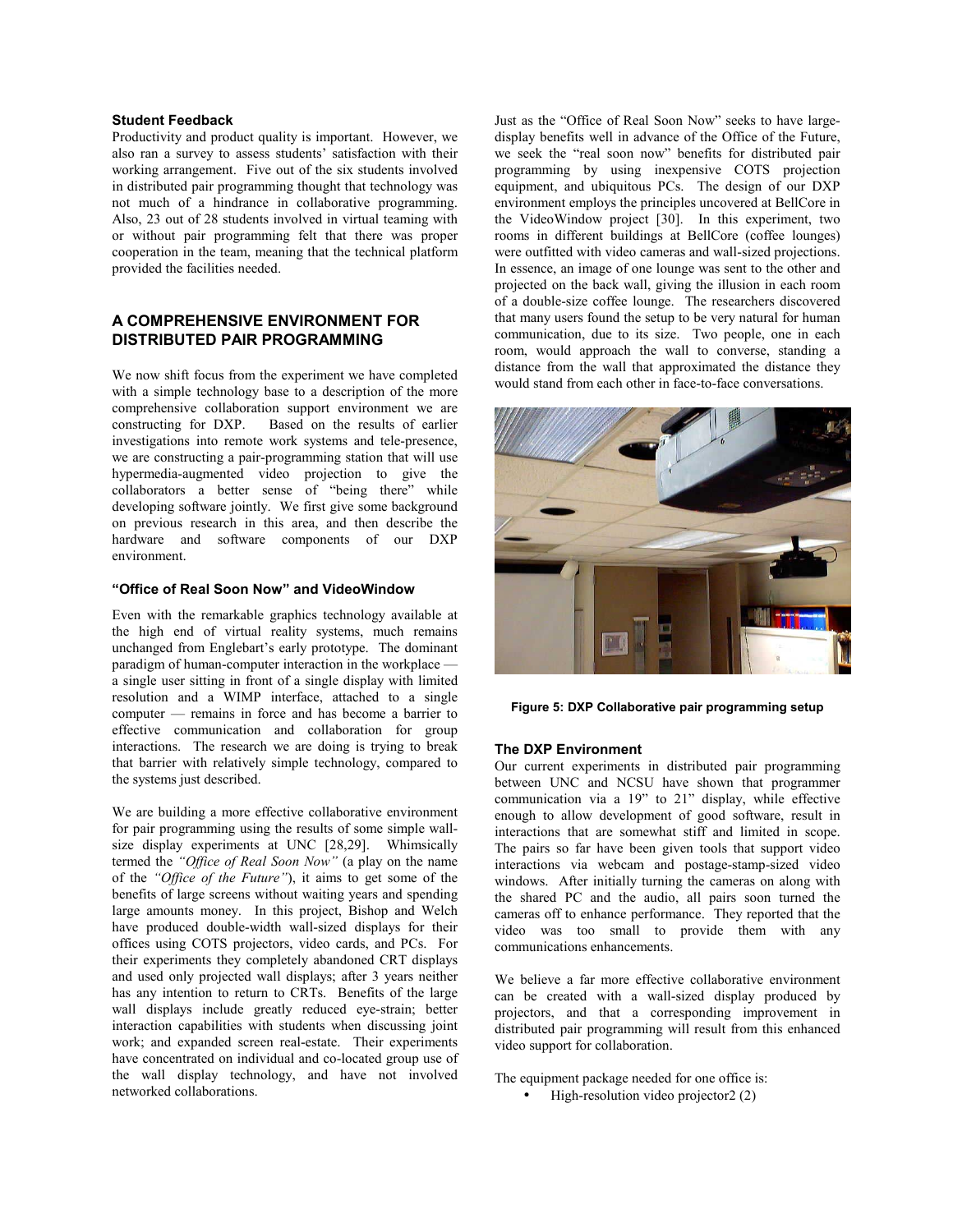- Firewire camera  $+$  PCI video capture card  $(1)$
- PC video card to handle two screens seamlessly (1)
- wiring, cable, microphones, screen boards, etc.

The cost for a single office is about \$8,000. We are working with four packages, outfitting two offices at each of the two research sites (UNC-CH and NCSU). This arrangement allows "local" distributed pairing at each site over the LAN, as well as pairing across sites with a wider-area network. Each office has two projectors. One is primarily used for video display of the remote collaborator. The other is for display of the shared computer "screen." We are starting with an L-shaped screen setup, with the collaborator video image to the side of the programmer and the computer display to the front. We have placed the camera next to the projection wall rather than on the workstation in order to present each user with a view the other's office, with a sideview of the collaborator in the foreground. We will experiment later with different user placements and screen arrangements.

Figure 5 shows half the setup at UNC. Visible are the two projectors pointed at right angles to each other, and one of the screens. As the developer sits, he sees the shared PC desktop projected ahead, and the collaborator projected to the left. To communicate with the collaborator the developer turns to the left and speaks to the screen. The camera location with the screen gives a nice impression of the pair being face-to-face. This mimics the head movement needed to look at one's pair programmer when working co-located.

We are working to eventually mix the video imagery (allowing the collaborators to see each other) with digital display information (the source code being developed), but for the first realization we use one projector for PC display and one for camera/video display. Communication is via directional microphones placed in the vicinity of the workstations, so the participants will not be encumbered with headsets. Two distributed collaborators interact much like they do with local pairing; to talk, one will turn to the other (face the projection wall) and speak openly in the room. Since the camera is on the projection wall, the remote collaborator will have the impression that the communicator is looking at him or her. Each will see surrounding context and an image of significant size. The illusion created is a "joint office" with the video walls, much like the virtual coffee lounge of BellCore's project VideoWindow mentioned previously*.*

#### **Software Platform: Video with hyperlinking**

In addition to this hardware environment, we are developing for DXP software tools to more effectively support interaction between distributed pair programmers while developing programming project artifacts

As experiments progress, we will seek to identify areas in which collaboration among the programming pairs would benefit from software support and to build any shared artifact tools we may need (editors, inspection tools, etc.). Our first experiments, though, are to determine the effectiveness of the simplest approaches, using the observation made earlier that *simple technology often reaps large benefits*. Thus our first experiments have been with a single virtual PC obtained via NetMeeting, on traditional PCs. NetMeeting provides not only a shared desktop, but audio communications as well.

One novel aspect of the DXP software environment is integration of the video stream from the camera with *OvalTine*, a hypermedia tool we developed at UNC to allow embedding of hyperlinks in video streams. In the section following we give an overview of the structure and image analysis techniques used in OvalTine to do video hyperlinking.

Having hyperlinking capabilities in the DXP video widow gives collaborators unique tools for organizing software development. Potential uses include creating hyperlinks off words on the collaborator's whiteboard, effectively making the video image a virtual page. A user can also attach a notepad to the collaborator herself (the face), so that ideas needing discussion can be noted as they are thought of; when pairs switch, face recognition software will allow the previously annotated information to be retrieved via a mouse click on the collaborator's face. Another possible use is linking programmers' images to the code they have most recently worked on, or are responsible for. Such a use would exploit the reason OvalTine was created -- to allow video streams to be properly integrated with textual and imagebased hypermedia documents (i.e., web pages and databases).

OvalTine allows hyperlink annotations in both real-time streams and in stored video. The later capability means that for study of DXP itself, the video window can be captured, archived, and then marked up with hyperlinks via OvalTine. Researchers studying the collaborators will be able to form video webs from the various DXP sessions. We are sure there are other uses for hyperlinks that the programming pairs will discover during experimentation when the OvalTine-enhanced DXP environment is fully online.

# **OVALTINE: HYPERLINKED REAL-TIME VIDEO**

One of the problems keeping video from being a fully firstclass data component of hypermedia documents is the difficulty of treating the objects depicted in video as identifiable, linkable content. Rather, video tends to be manipulated as frames of pixels with no further subdivisions. When link markup is done on video streams, it is done manually frame-by-frame. We have been working with OvalTine, a system for tracking objects in video streams so that hypermedia link anchors can be associated with the objects in the video frames. The OvalTine tracking system can be used to do automated link markup of video streams. While our previous work with OvalTine presented object tracking in real-time streams [31], we have recently developed extended techniques for markup of stored (archived) data. Our results allow hypermedia structure to be generated and added to large digital libraries of video data.

Every current popular method for adding active regions to video requires manual selection of video objects, on a frameby-frame basis. No research efforts in automation have yet made it into common practice in a widely used system such as those from Apple (QuickTime, [32]). By contrast, an automatable object tracking system is much more desirable,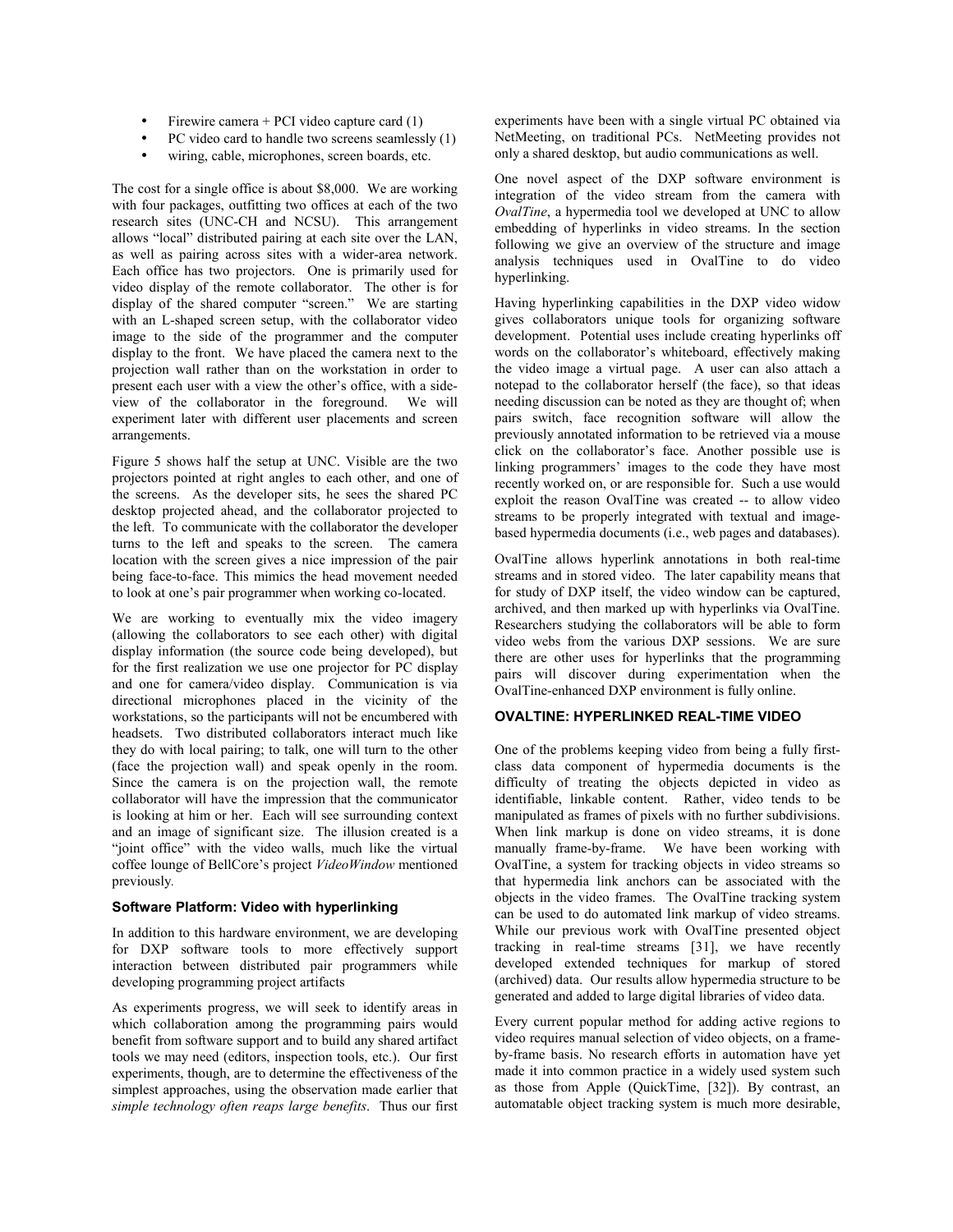both for real-time applications, and for the automated addition of hyperlinks to the vast amount of archived video currently in existence.

A good overview of the issues and technologies in current hypervideo systems can be found in class notes at Texas A&M [33]. In the terms defined in this taxonomy, we are working on a system for automatically specifying mostly spatio-temporal links in hypervideo. Hypercafe [34] is often cited in hypervideo discussions; however, it is a presentation system mostly and does not support the dynamic and automatic link anchor creation we are exploring in OvalTine. The Multimedia Systems Lab at IISc India is doing work on object tracking in MPEG streams [35]. This project seems similar in scope and goals to OvalTine. They are tracking object in an MPEG stream, where as OvalTine is architected to be modular and extensible to define tracking and linking concepts at an abstract level, and to be applicable to different image and video formats with minimal extensions. Most other systems, however, that apply to hypervideo involve manual anchor creation when authoring hypervideos.

#### **Two tracking modes**

We have previously reported on the OvalTine system [31] and discussed the various distributed system architecture issues involved in storing and serving video hyperlinks in a client/server implementation. This section presents our continuing work with the system, demonstrating the use of the basic real-time image tracking algorithms for use in automated markup of stored video data. In the terms of the taxonomy we outlined in [31] this is a *Server/Archived* scenario, and we have chosen to implement a *Manual* object selection scheme.

In our initial OvalTine implementation, we demonstrated real-time tracking of faces in live video streams, such as the one from the collaborator camera in the DXP environment (an example of real-time videoconferencing). This tracking allows hypermedia link anchors to be associated with objects in the video window, creating a first-class hypermedia capability for video data. The face in the video frame becomes a live link, a selectable target for the user to click on to trigger some action. As the face moves around the video screen, the live target area moves with it, providing the illusion that the face itself is the hyperlink anchor. The target is optionally made visible by means of a simple highlight oval that moves with the face. Clicks within the oval count as a click on the face, and the enveloping hypermedia layer follows the link associated with the face. The links targets are URLs entered when the object is first selected as a link anchor (at the initiation of tracking); selecting one triggers the display of a web browser window with the proper URL loaded.

We have developed a second, equally important use for the OvalTine technology  $-$  automating the addition of link markup to stored (non-real-time) video data. There is increasing interest in video data being incorporated in hypermedia structures (which we will hereafter refer to as *hypervideo data*). Digital libraries are growing in popularity and scope, and video is an important component of such archives. All major news services have vast video archives, valuable "footage" that would be of use in education, historical research, even entertainment. As noted earlier, the current best practices for link markup in video require completely, or considerably, manual markup of the video frames with the active, or hot, areas that serve as link anchors in hypervideo data. Broad access to vast caches of stored video "footage" will only be possible with automated link markup methods.



**Figure 6. OvalTine tracker interface** 

We do not specify to what a link anchor may refer, nor do we limit the type of objects that may be designated as a link anchor. The goal of our work is to explore the creation and maintenance of hyperlinks in video streams, and to automate these procedures as much as possible.

# **User Interface Examples: Ovals, trackers, sprites, links, and multi-links**

OvalTine is set up to allow link markup of stored video as an editing task. Figure 6 shows the video display window, the properties window, and the URLs window. The video display window presents the video data and shows the tracked objects as (optionally) outlined ovals. For real-time applications, such as video conferencing, the playback controls are inoperative. For markup of stored video, the user can do the standard *start*, *stop*, *pause*, and *slider* frame selection operations on the video stream.

The tracking properties window allows the user to select the type(s) of tracking algorithms to apply to the video frames. OvalTine's architecture has been structured to allow multiple tracking algorithms to be chained together and applied in sequence. A user can even apply a different chain of trackers to each different oval if desired; OvalTine spawns a separate tracking thread for each oval. Some trackers work better than others in varying images; the selection of specific trackers to use depends on image properties such as color variability, background complexity, object motion, texture, etc.

Once a link anchor (oval) has been established in the video window, the user can associate one or more URLs with that anchor to be targets of the link(s). These URLs show up in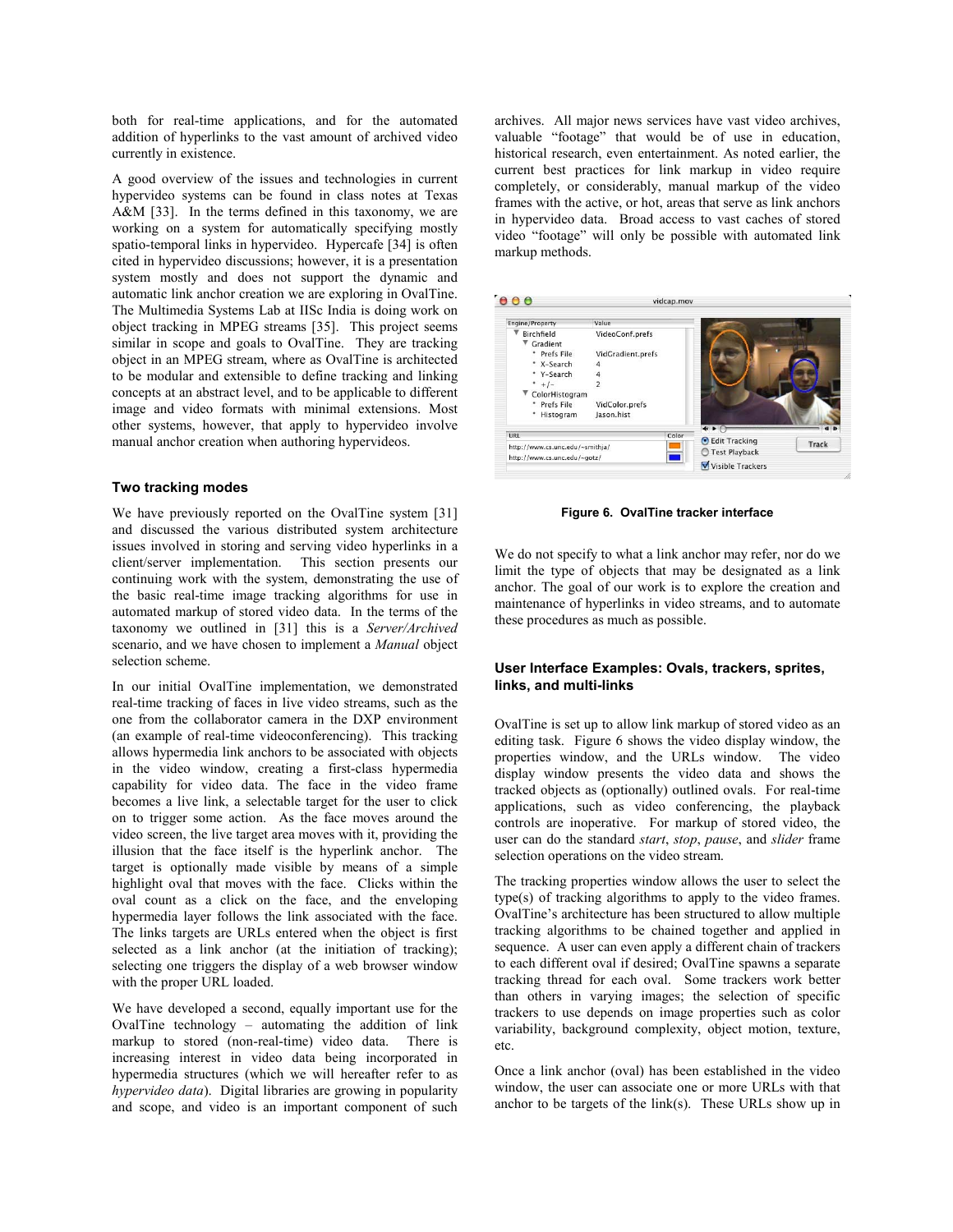the URL window in the lower left. Figure 6 shows one URL for each oval, and the association is made by the color of the tag. For real-time links, mouse events are trapped in the video window, and the tracker information is used directly for the current frame to determine which stored URL is to be activated.

Stored video has an extra layer atop the base video data. During markup, the video stream is played and tracked as if in real-time. The areas that the trackers identify as active link anchors in each frame are captured and stored in a Sprite layer for Apple Quicktime [32]. OvalTine then uses Quicktime to overlay the hotspot layer onto the video image during playback, and traps mouse clicks in these areas for processing through the associated URL information in OvalTine's data store.

To edit, the user selects a starting frame with the slider controls, and then designates one or more objects to be tracked. The video is started with the "track" button, and the tracker chain for each oval causes the link anchors to follow the objects as they move in the video frame. The sprite infrastructure captures the layout information needed to maintain the link anchors in association with the video data. At any point the user may pause the video, add or delete ovals, and continue with tracking.

URLs can be added to the tracked objects at any point, either during tracking, or during playback editing of the marked-up video data. Though not shown, ovals can be linked to any first-class Web data, including another OvalTine video clip. There is also a "lost" link palette (not shown) that collects the URLs associated with objects that are being tracked, but move out of the video window. Any URLs associated with such an object are taken out of the URL window and saved in the "lost" list. This is a convenience that makes it easier for the user to re-associate these URLs if the tracked object should reappear in the video window and need to be tracked again.



**Figure 7. OvalTine application showing marked up video stream** 

Figure 7 shows OvalTine in use while viewing a marked-up video stream. Here we see a CNN clip where the face of the reported has been annotated with 2 different links. One link is to the CNN home page (seen displayed in the background). The other link is to an article and map on Pakistan, which is the topic of the video; this page is shown in the foreground.

# **CONCLUSIONS**

The results of our experiment indicate the following:

- Pair programming in virtual teams is a feasible way of developing object-oriented software.
- Pair programming in colocated teams is a feasible way of developing object-oriented software.
- Software development involving distributed pair programming seems to be comparable to colocated software development in terms of the two metrics, namely productivity (in terms of lines of code per hour) and quality (in terms of the grades obtained).
- Colocated teams did not produce statistically significantly better results than the distributed teams.
- The feedback given by the students indicates that distributed pair programming fosters teamwork and communication within a virtual team.

Thus, the experiment is a first indication that distributed pair programming is a feasible and efficient method for dealing with team projects.

The successes of our simple DXP platformn has led us to construct one that presents collaborators with a more significant video image, including the ability to create hyperlinks in a real-time video stream. Follow-on experiments in distributed pair-programming will be conducted using this video-enhanced DXP environment.

# **ACKNOWLEDGMENTS**

We would like to thank NCSU undergraduate student Matt Senter for his help in administering this experiment. The support of Intel in providing equipment is graciously acknowledged. We would also like to thank NCSU graduate student Vinay Ramachandran for developing the tool called Bryce to record project metrics.

This work was also supported with funds from NSF grant 9732577 and EPA grant R82-795901-3 to the Univ. of North Carolina, as well as equipment from IBM.

# **REFERENCES**

[1] L. A. Williams, "The Collaborative Software Process PhD Dissertation", Department of Computer Science, University of Utah. Salt Lake City, 2000.

[2] J. T. Nosek, "The case for collaborative programming", *Communications of the ACM* 41:3, March 1998, p. 105-108.

[3] S. P. Foley, "The Boundless Team: Virtual Teaming", http://esecuritylib.virtualave.net/virtualteams.pdf, 2000 Master of Science in Technology (MST) Graduate Symposium, Northern Kentucky University.